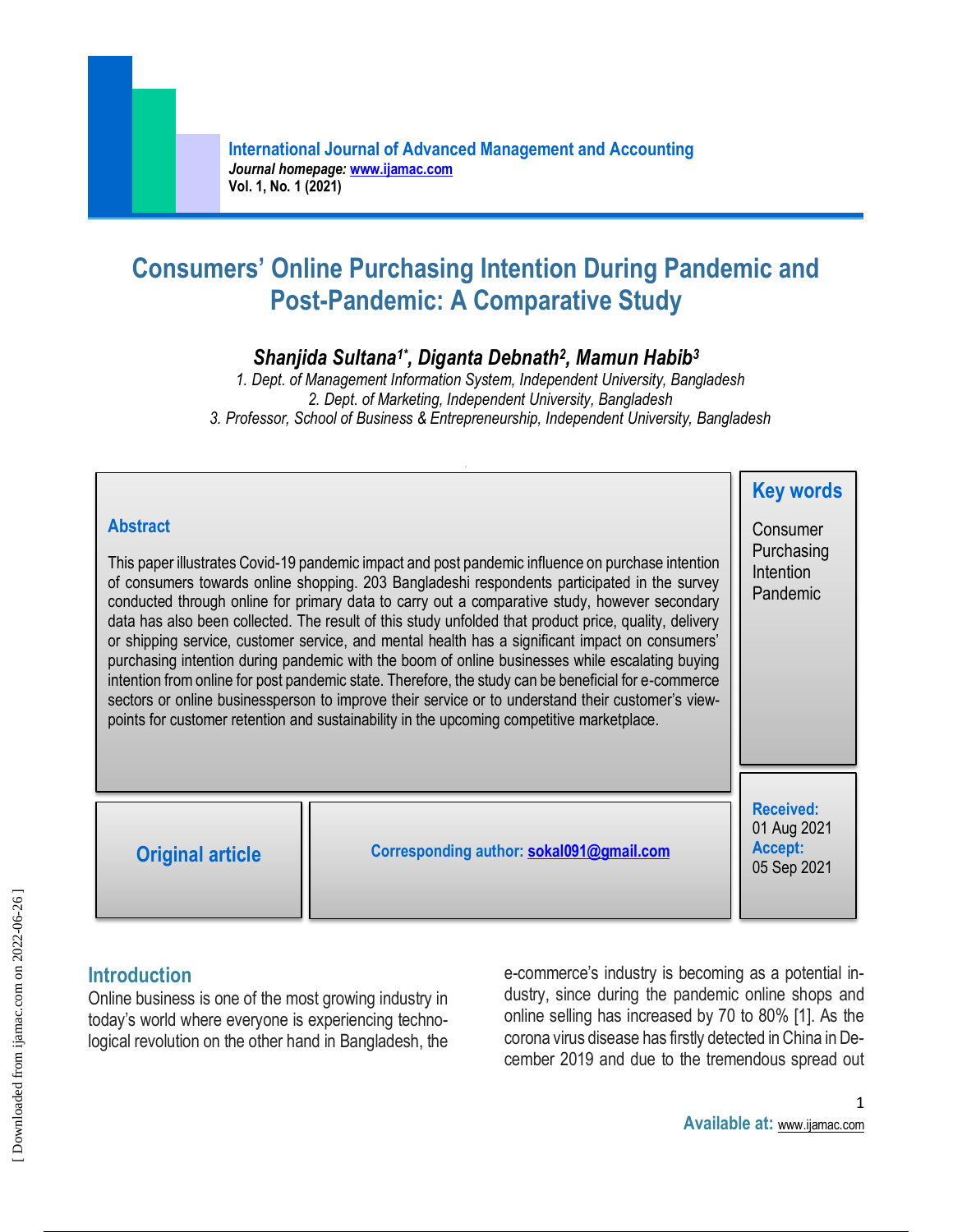across the world, Covid-19 has been declared as pandemic by the World Health Organization. As a result, number of lockdowns has been placed in different big cities across the world [2]. In Bangladesh, the first Covid-19 case has detected in March 2020 and after that, lockdown and movement restriction has been imposed by the government. This pandemic had a vast impact on the consumers consuming behavior patterns. Each pandemic has brought a colossal change in the sector of economy, global policies, social behavior and the people's mentalities and the Covid-19 has a significant impact on the citizens of the society and their lifestyle [3].

According to ref. [4], online shopping is a part of e-commerce, by which consumers can order and purchase any goods from any online vendor shop through internet. People also can state this term as e-store, web store, virtual store, and online store. In a news article, ref. [5] stated that, the growth of e-commerce in Bangladesh has increased by 70 to 80 percent during the Covid-19 pandemic, moreover, all the local shoppers were started their business through online. He also stated that, during the pandemic, the online usage has increased by fifty percent. Therefore, this study aims to identify how the Covid-19 pandemic has created an impact on the consumer's online purchasing behavior and what will be consumer's intention towards the online shopping or e-commerce on post pandemic. Whether they will stick with the online shopping mood or will switch to the physical shopping mood.

**Research objective:** The first objective of this research study is consumer attitude or intention towards online shopping during the COVID 19 Pandemic and post pandemic on different variables in Bangladesh. Secondly, finding the factors those are affecting online shopping in Bangladesh during pandemic both positively and negatively is another objective. Lastly, based on the factors, find out the post-pandemic online purchase decision of the consumers.

**Research Structure**: In this paper, the following sections will be illustrated by literature review, research methodology, analysis & findings, and conclusion, recommendation, and limitations of the study, respectively.

**Product Quality:** Product can be defined as any tangible and intangible goods and services; it can be also people, idea, information, place, or anything which are capable to meet the needs, wants and desire of any consumer. Moreover, the quality of a product can be measured by few factors including, performance of the product, and features of the product, product reliability, and confirmation of product, product durability, serviceability, aesthetics, and perception of quality [2]. According to ref. [6], a product will be considered as a good quality product, when it can be able to fulfill the consumers' need and want properly. Ref. [7] Stated that, "quality design" can be defined, when consumer's satisfaction will be provided by designing the product based on the consumers' needs.

**Product Price:** Consumer's purchasing decision of a product can be affected by the pricing perception, as perception of price provides information about the product as well as the deep meaning to the consumers [6]. Moreover, ref. [8] stated that, price is an important factor for the frequently purchased product in the case of purchasing decision, and mentioned that, product price is divided into three dimensions including fair price, fixed price, and relative price. This entire dimension affects the consumers purchasing decision. Furthermore, ref. [9] explained the promotional pricing and their effects. According to the author, for the short run, consumers show interest to those firm's products which are offering promotional prices and try to stick with those companies or firms which are providing frequently promotional price. Basically, pricing is very important in business and thus customer has a big impact with that price. It determines the product's affordability and consumer's retention, sustainability, and growth [10].

**Mental Health:** Mental health of a consumer has an impact on shopping experience. During Covid-19, people were lock down in houses for long, also some lost jobs or businesses, may stopped studying due to lack of earning, lost relationships, etc. all these caused depression or stress in people. Therefore, sometimes surfing on online and buying goods helps people to reduce stress while upset or stressed and it is known by shopping therapy. To define mental health, ref. [11] stated that, mental health can be defined as subjective

# **Literature Review**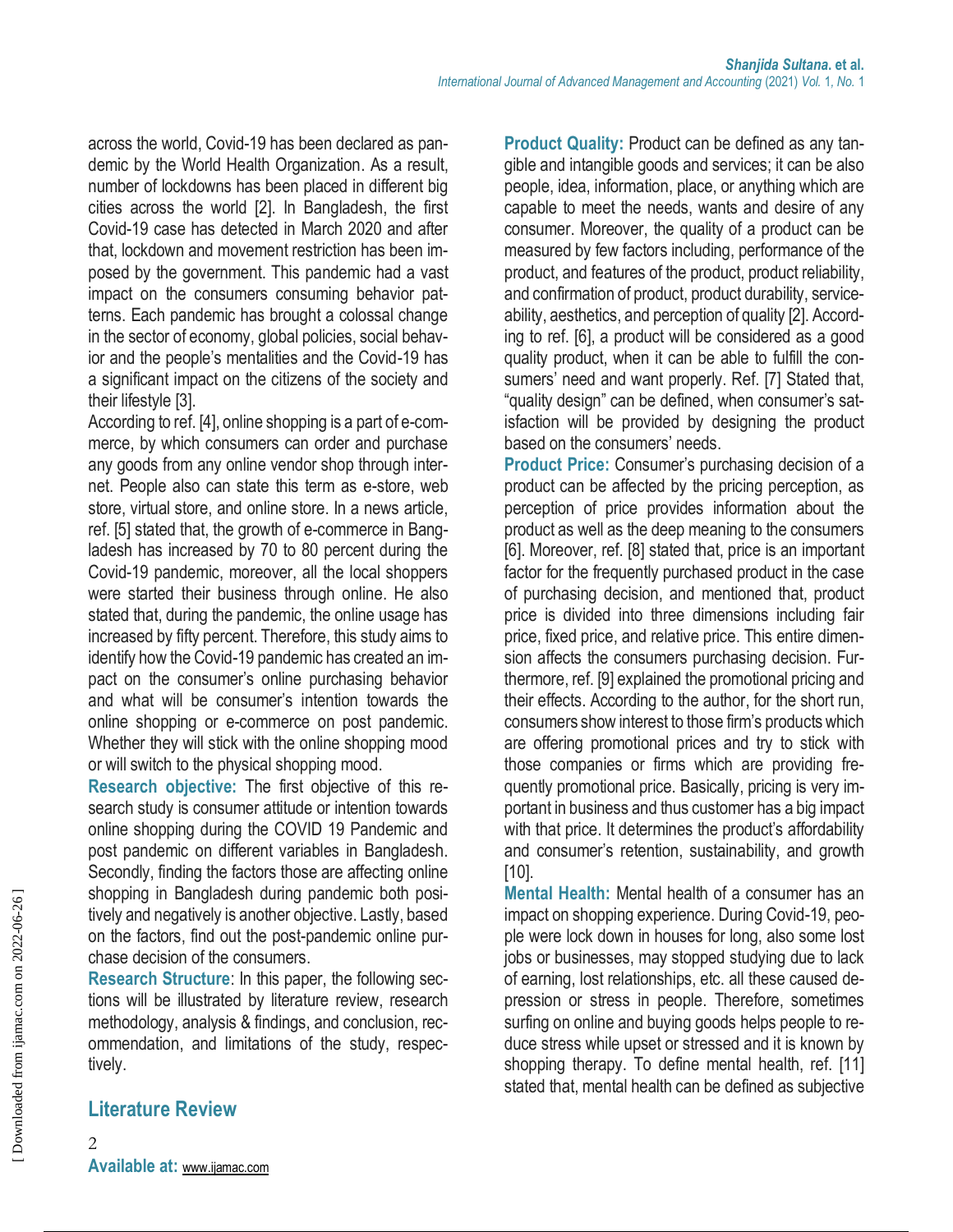well-being, perceived self-efficacy, autonomy, competence, intergenerational dependence, and recognition of ability in terms of understanding human's intellectual and emotional potentials. Moreover, it is a state of wellbeing by which an individual can measure the ability of coping up with the normal stress of daily life, work life and the contribution to their society. Moreover, there is interconnection between mental, physical, and social functioning and therefore, we should not count mental health and physical separately [12].

**Customer Service:** Customer service can be defined as the activities of retailers by which value can be increased to the customers. Service is intangible but identifiable by all activities of the retailers which are alliance with goods and service sells to the customers [13]. In a previous research, ref. [14] expressed that, now a day's Customers are getting to be more mindful of the choices on offer, and due to the competitive pattern's consumers are demanding standard 'consumer service' based on their choice of demand. Moreover, Customer service is all activities whereby the relationship with consumer can be assured by delivering the product as well as helping them in trams of uses [15]. According to ref. [16] customer service is important to enhance product quality, gaining a competitive advantage, profitability growth because of an increase in sales as well as consumer satisfaction. Customer Service refers to answering customer queries before buying, solving customer problems, and giving after sales service [17].

**Delivery Service:** Delivery service is the driver of the customer satisfaction as it is a part of a supply chain and deals with customer straight away. Therefore, in terms of online shopping, reliable, safe, and timely delivery is the basic and vital concern of online buyers [18]. In a previous research, ref. [19] stated that home delivery service is a significant part for the consumers in terms of online purchase, as the delivery service performance can build both a positive and negative impact on its consumer's loyalty and the perception of its brand image. Delivery system or shipping does not only mean dropping off the product, but also includes manage payments, and return and change service in a proper manner if needed. Picking the product from merchant and dropping off the product to the customer is a very important factor as a firm needed care to handle the

product's safety and the behavior of the delivery person make an image of the business to the customer to be comfortable with buying in future which leads to repeating customer as well [17].

**Product information:** product information is another vital issue that a consumer seeks to know in terms of making any purchase decision as they cannot touch or feel and test the product. Therefore, given information about a product and service in website or the social media can influence the consumers purchase decision [20]. However, various product information and highquality product description should be provided, to make consumers well informed about the product so that they can make proper purchase decisions [21].

# **Research Methodology**

This study has been conducted to get an insight into the consumer's purchase intention in terms of online shopping during the Covid-19 pandemic and whether the intention will be changed or not in the post-pandemic. Since it is a comparison-based study, therefore, causal research has been conducted. This paper will help to understand which shopping mood (Online or Offline) consumers prefer during the pandemic, which factors are driving consumers to make online purchase decisions during the pandemic, and what will be their purchasing decision in the post-pandemic.

In this paper, both primary and secondary data have been collected. The information nature of this study is mainly primary data-based, and all primary data has been gathered by online survey questionnaire; however, secondary data has been collected to produce the Literature review.

For the research, a non-probability sampling technique has been used. Among the various types of non-probability sampling, convenience sampling and judgment sampling are used as it is very convenient as well as low cost. For conducting the study, a sample of 203 responses has been collected.

As the main purpose of this study is to get an insight into the consumer's purchase intention in terms of online shopping during the Covid-19 pandemic and whether the intention will be changed or not in the postpandemic. Therefore, the questionnaire has been produced based on Product Quality, Product price, Mental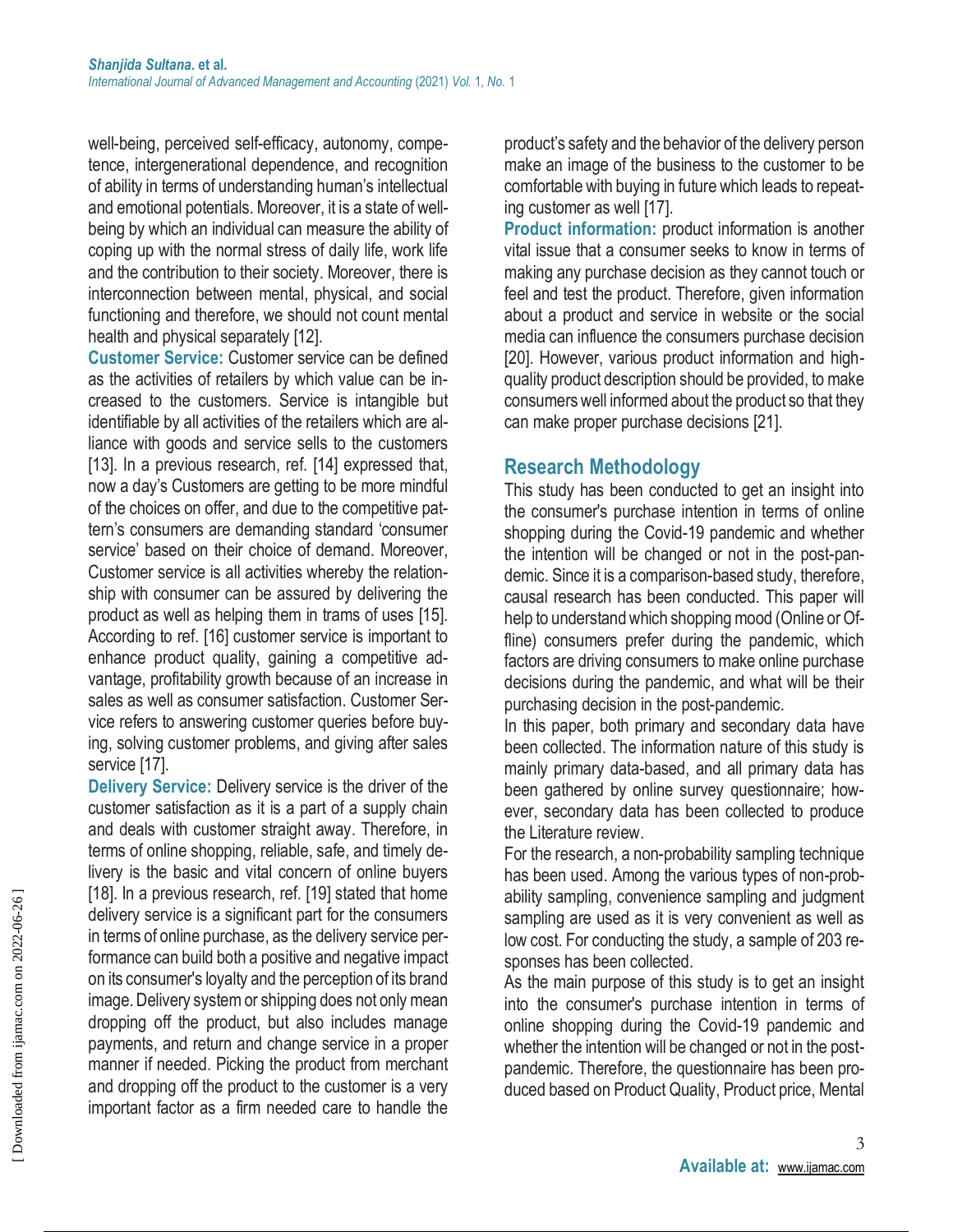Health, Customer Service, Delivery System, and Product information factors. However, all the questions were prepared by following the close-ended method, as the close-ended questions are easier to code and analyze to the researcher rather than the open-ended question. Moreover, to prepare the questionnaire, fivepoint Likert scale method has been used. All the respondents are asked to point their responses on a fivepoint Likert scale aligning from strongly disagrees to strongly agree. All primary data are collected form Bangladeshi consumers who have already experienced online purchase during the pandemic, and to analysis the data, Excel has been used.

# **Data Analysis**

As the study is based ondescriptive causal analysis, different type of responses and the statistical data is given below where 203 respondents participated. Besides that, different survey questions that can provide the insight of the research questions that were mentioned in the beginning is analyzed in detail considering other question's answers.

#### **Experiences of online shopping versus online shopping frequencies**

From the fig. 1 chart shows, 59 respondents among 203 participants of the survey means 30% shopped online more than 10 times. Those can be called a frequent buyer or consumer of online shops. Besides, 56% said they shopped 1 to 5 times from online. Interestingly, 5 respondents or 2.5% people never shopped online. But 9% people said they shopped at least once approximately.



**Figure 1. How many times you did online shopping over the internet during the Covid-19 pandemic (Approximate)?**

When the respondents were asked to rank their comfort level (fig. 2) in online shopping from 1 to 5 scale where 1 is the lowest comfortable level, the result came out interesting on 203 respondents. 75 respondents marked level 3 for their comfort which is neutral where 37 and 21 people ranked level 4 (comfortable) and 5 (very comfortable) accordingly. Approximately 30 people marked level 1 which is very uncomfortable, and 40 people marked level 2 which is uncomfortable for their comfort level while shopping online

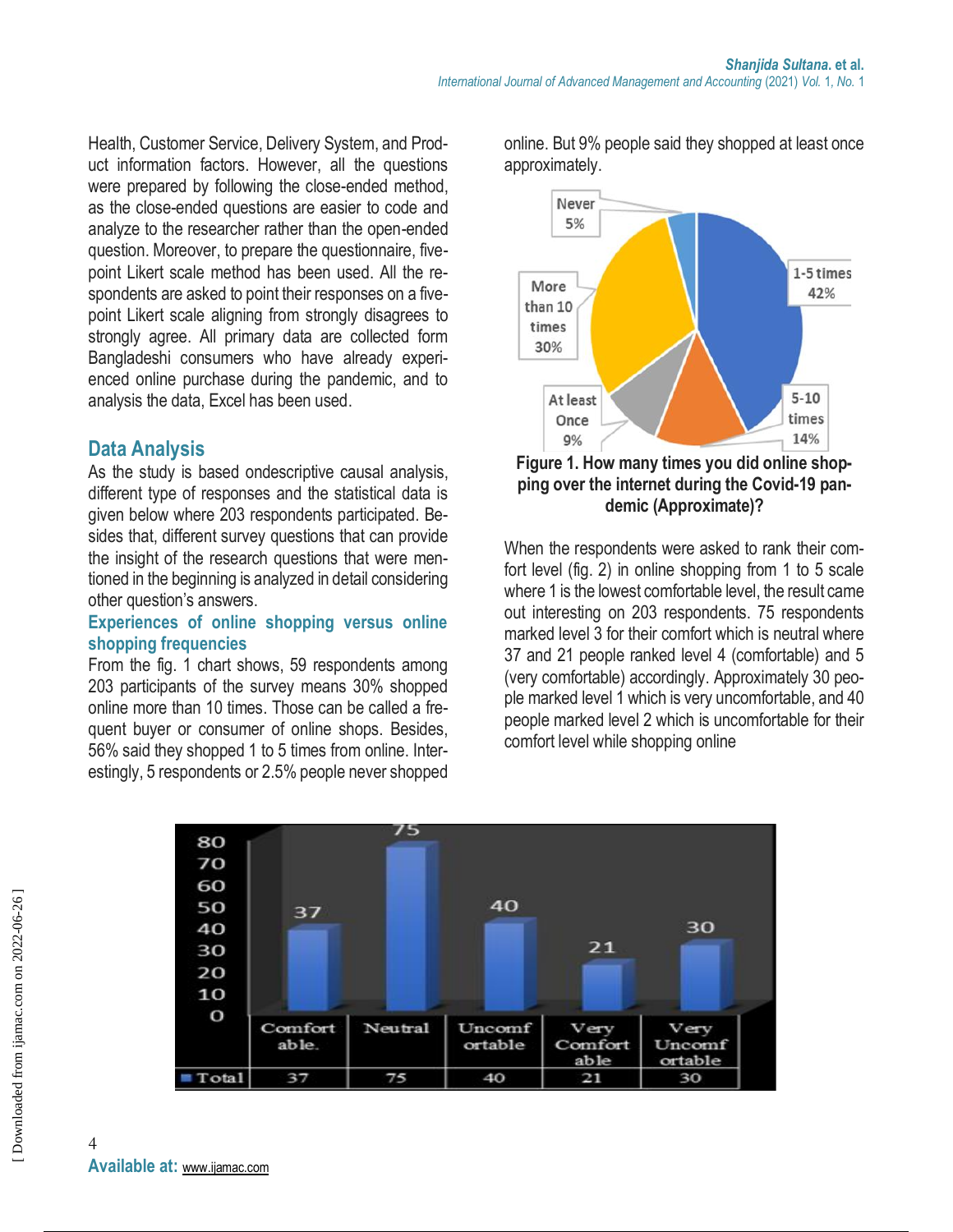# **Figure 2. How much comfortable are you in online shopping?**

### **Online shopping during and post pandemic period and Reliability**

As we perceived, COVID-19 period a very crucial moment and Online shopping was a rescue for all; 89.7% used online shopping for safety measures. And their experiences and participations show the recent increasing number of online shops and retails websites.

Interestingly. When 10.3% people did not shop online during pandemic, 8.4% strongly dissatisfied (fig. 3) with the term of buying online during pandemic. But 34% was somewhat agreed and 22.7% and 13.3% respondents agreed and strongly agreed to buying online.



**Figure 3. How much satisfied you are buying from online during the Covid-19 pandemic**



Furthermore, 54% respondent agreed to the reliability of online shopping in Bangladesh (fig 4). And 31% was neutral which is somewhat agreed. Compared to the marketplace, 14% people disagreed to rely on.

### **Figure 4. I can rely on online shopping during the Covid-19 pandemic**

#### **Shopping Preferences**

The world is still facing the pandemic situation and though everything is falling into a new normal condition. Online shopping is now a new normal for Bangladesh as well. People who are getting used to buy or shop online, they will prefer to continue do that as the research started presuming. When the respondents answered the question based on their intention of buying and how much comfortable they will be, the result is interesting indeed. 14% people said they are disagreed in different level. On contrary, 33% said they are somewhat agreed, 29% people are comfortable, and 24% people are highly comfortable. These shows that 86% respondents will be Comfortable in different level while buying or shopping online even after pandemic. (fig 5)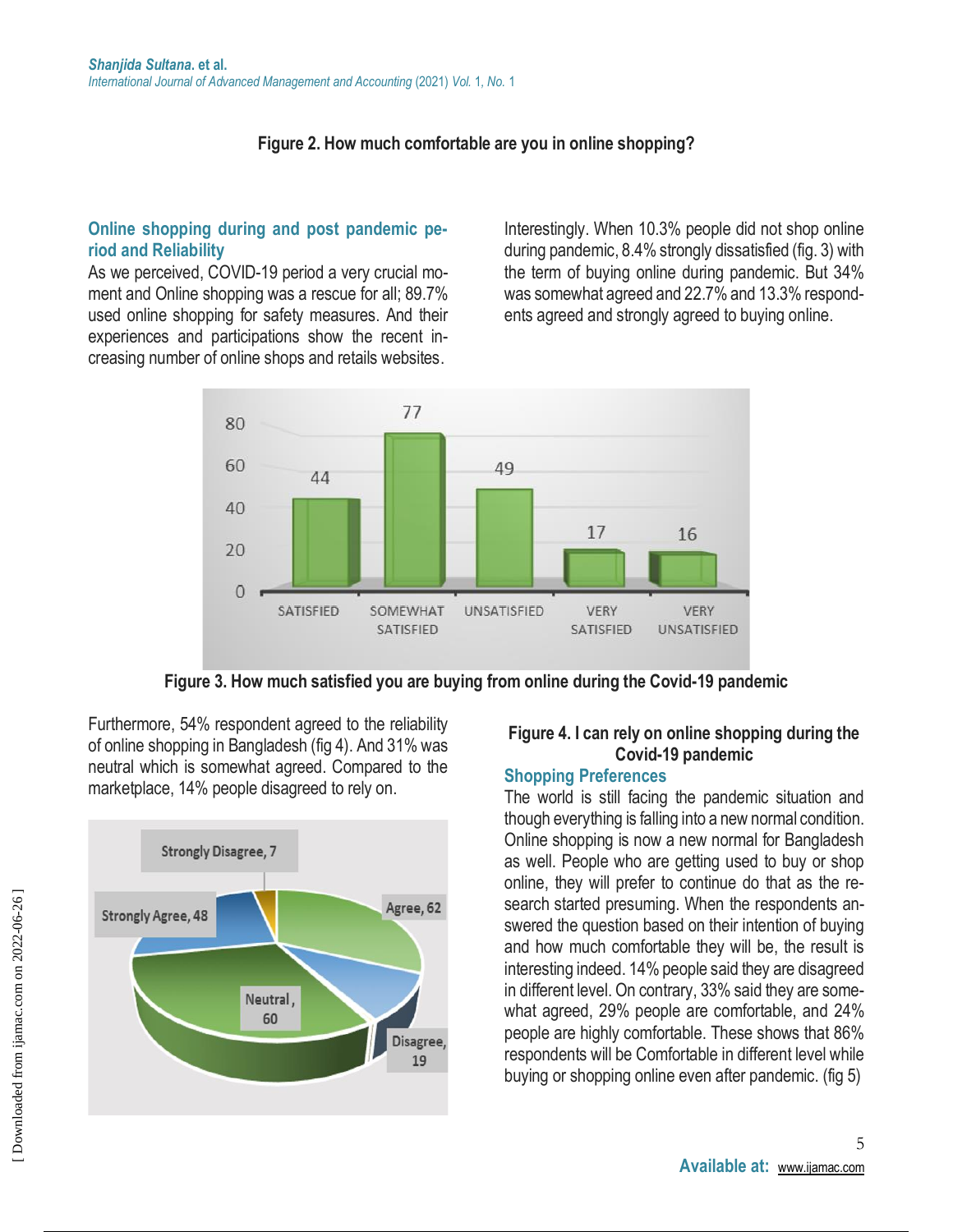

**Figure 5. I will prefer online shopping after the Covid-19 pandemic**

Product price and quality both play a vital role in any business. According to survey responses, 42% people said that they are strongly agreed with buying from online with the same price, where 21% people said agreed, 26% somewhat agreed or neutral, and rest 10% approx. were disagreed during pandemic. And this shows that customers are more intended to buy online. (fig 6)



**Figure 6. I Preferred to buy a product from online shop during Covid-19, if the product has the same price both in shops and on the internet**

On the other hand, approximately 62% people responded that they would have different level of satisfaction in buying online even after pandemic. (fig 7)



### **Figure 7. I will Prefer to buy a product from online shop during Covid-19 pandemic, if the product has the same price both in shops and on the internet**

26% people rated somewhat satisfied or neutral with the price even after pandemic with the idea of buying online. In terms of quality, 39% people said they are completely agreed with the quality of the products they bought online, 22% people were satisfied and 26% rated neutral during pandemic (fig 8).



**Figure 8. I Preferred to buy a product from online shop during Covid-19, if the product has the same Quality both in shops and on the internet**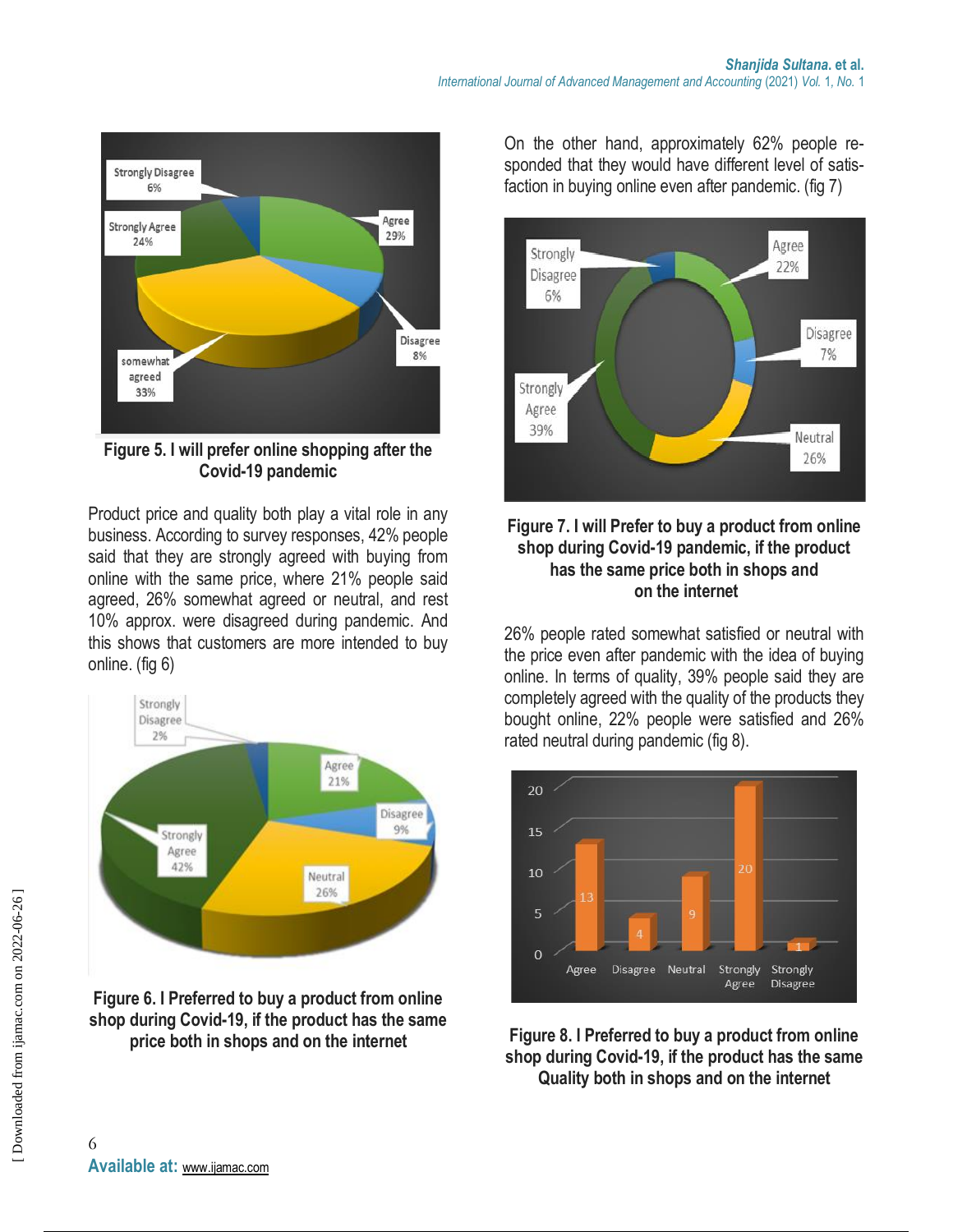Besides, approximately 88% people were comfortable to buy online with same quality as retail physical store even after pandemic. And 10% people were uncomfortable buying online even after pandemic with the same quality. (fig.9).

### **Delivery or shipment Quality and Service**

As delivery system is very vital part of an online business, this service is done by the seller solely or a thirdparty company who give service to the seller while charging for it. Therefore, sometimes the third-party company creates issues with customer by disappointing them with so many things.

Survey shows that more than 80% people are satisfied and positive towards the delivery or shipping system of online purchased products. When respondents were asked to rate their satisfaction, level based on the delivery time and maintaining the given time while delivering, 59% ranked them as satisfied and 30% said

somewhat satisfied. Approximately, 11% are not satisfied with the time frame. (Fig 10).



**Figure 9. I will Prefer to buy a product from online shop during Covid-19 pandemic, if the product has the same Quality both in shops and on the internet**



**Figure 10. Delivery or shopping processes of online shops are satisfactory and make items available for delivery within a suitable time frame in Bangladesh**

# **Customer Service of Online shopping**

Customer service is very important part of any business which helps to gain returning customer and marketing works through the current customers as well. In present world, during online shopping it is more important than anything as 3Ps formula of customer service needed to be worked out. 3Ps: professionalism, patience, and people-first attitude are the key as dealing with consumer online.

When respondents answered 2 questions regarding customer service where in the first one, they were asked to mention their satisfaction level in general for online shopping customer service and the other one was about the service during pandemic. IN the first question, (fig 11) in general, 36.5% people were neutral, 25.6% were satisfied, and 15.3% people were strongly satisfied. On contrary, 14.8% and 7.9% were dissatisfied and strongly dissatisfied consecutively.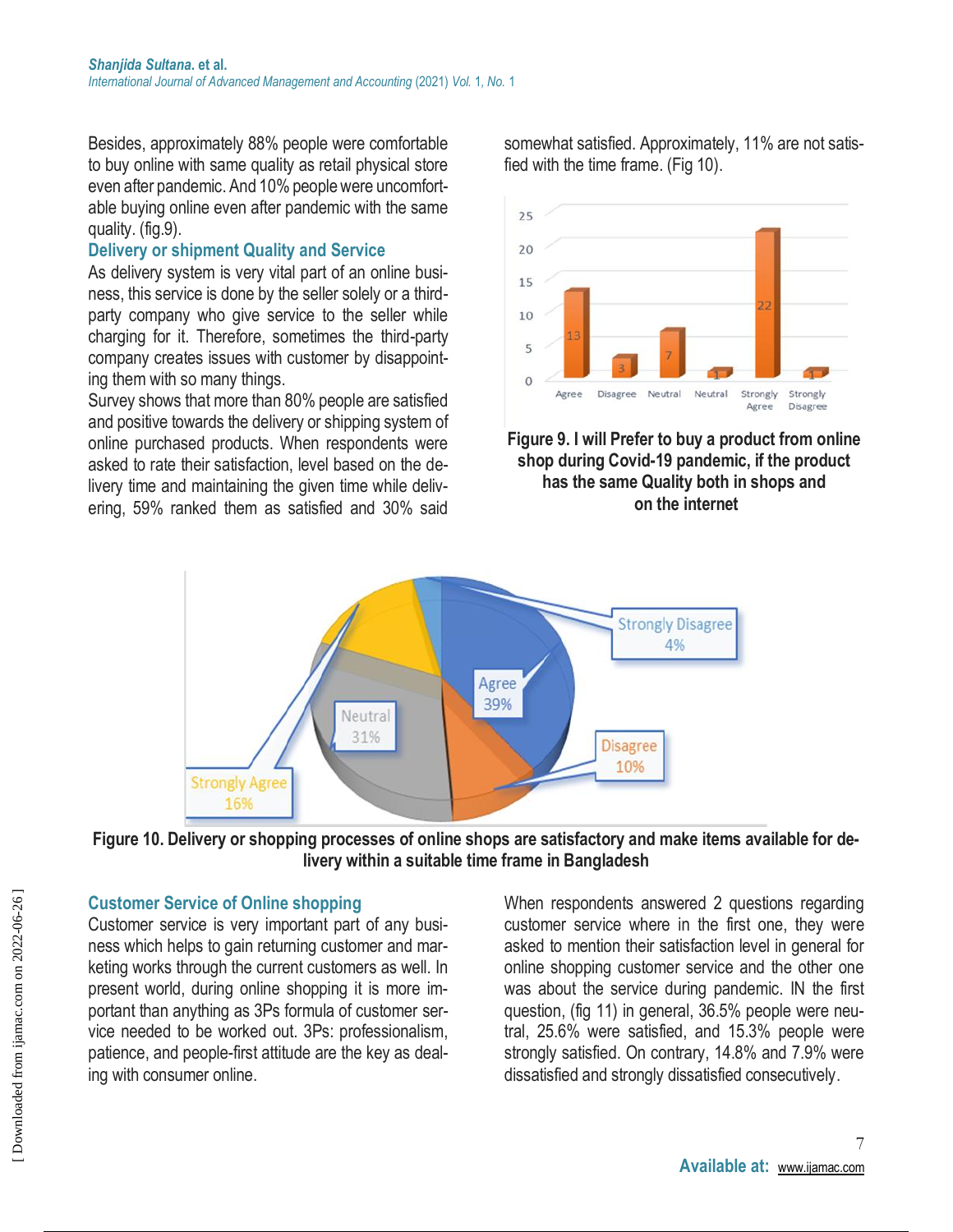

**Figure 11. I found an excellent consumer service in online shopping during the Covid-19 strongly dissatisfied pandemic** 

Interestingly, during pandemic, the result has changed. 33% and 21.2% people were satisfied and strongly satisfied, and 32.5% people were somewhat satisfied. And the number of dissatisfied shoppers has decreased to 9.9% and 3.4%. (fig 12).



### **Figure 12. Consumer service is more satisfactory in online shopping rather than retail store**

# **Mental Health vs Online shopping**

The study tried to analyze the mental health during Covid-19 and thus got another result to add. People are suffering depression due to the pandemic where 44.8% people felt down for his/ her family or failure several days and 9.4% felt that nearly every day. 10.8% people felt better off dead in more than half the days due to loss of jobs, broken relationships, loss in business, loss of family member etc. during covid-19. Psychologists suggests that shopping therapy sometimes works as medicine for depressed people, the respondent's answer showed that 46.3% people consider the online shopping during covid-19 helped them reduce stress on several days. And 13.3% people felt better after surfing in more than half the days. Only 37.9% respondents answered that it did not help and that is completely reasonable.

Pandemic is going on from the year 2020 and they needed to be focused on the most recent. Thus, the survey asked the same respondents regarding their mental health in last 1 month which can portray the middle of the pandemic situation and the verge of ending of pandemic situation.

It shows that the number of sufferers has decreased. 45.3% people has said that they did not feel depressed or better off dead in last one month of the year 2021. And 34.5% people still suffered in several days, and 9.4% people felt nearly every day where 10.8% people felt in more than half the day. So, it is still a matter of concern (fig 13).



**Figure 13. Have you felt down, extremely depressed or thought of hurting yourself or better off dead during Covid-19?**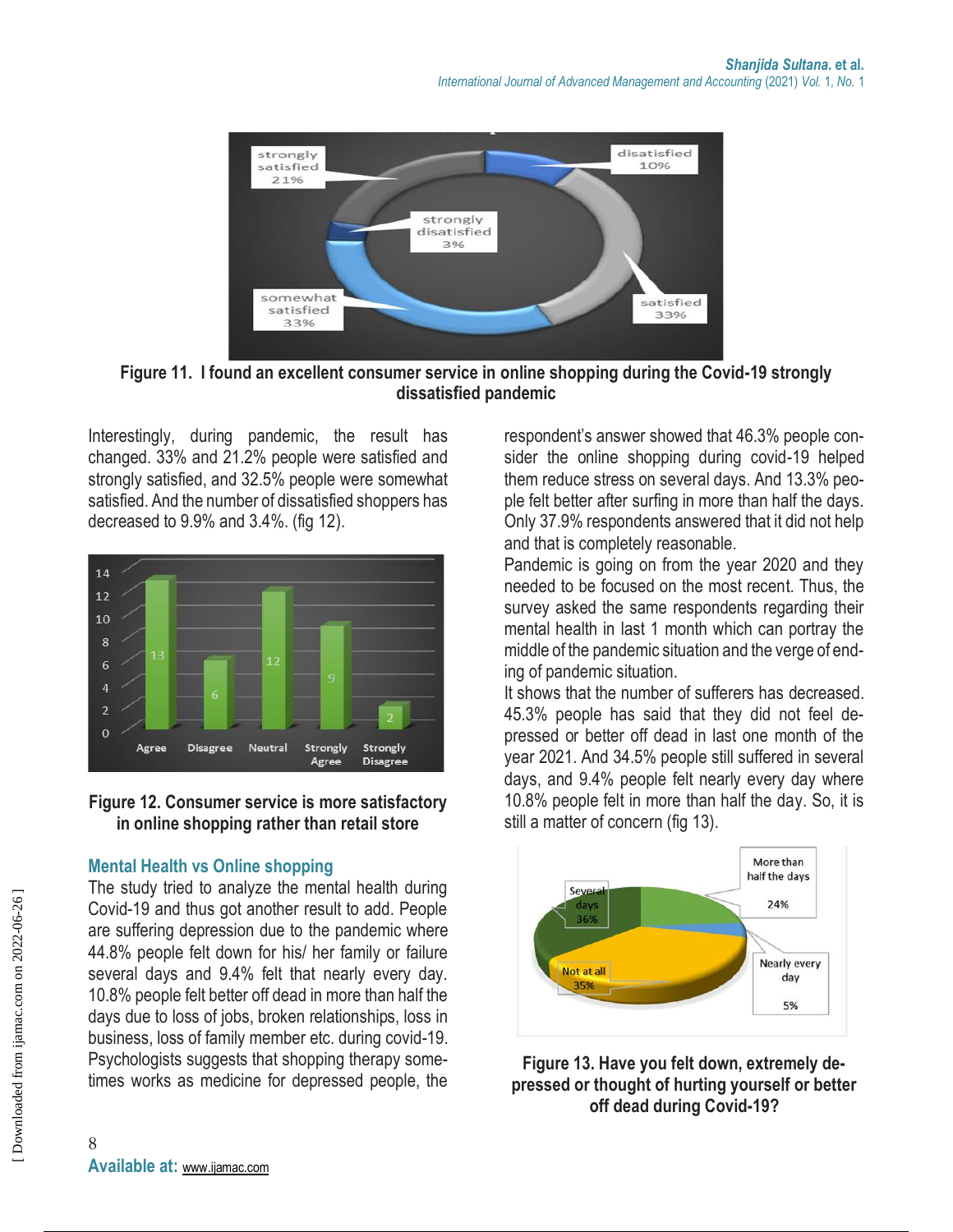In last one month in the year of 2021, survey respondent felt better surfing and buying online where 50.7% felt in several days, 10.3% felt in more than half the days, and 2.5% felt nearly every day. Only 36.5% said it did not work for them and which is normal as all therapy does not work on everyone. (Fig 14).



### **Figure 14. Have you felt better after surfing online and buying stuffs or does shopping therapy work for you to reduce stress?**

# **Discussion**

The study is conducted based on the survey that was taken through Google form and respondents are mostly from Dhaka city of Bangladesh. Also, the number of respondents is only 203 where the more respondents can show more in-depth results. In addition to that, the collected data are primary in nature as collected from the consumer. Therefore, some data can be biased due to different factors. Moreover, there are some limitations in the study as well.

The result from the graphs of "Experiences of online shopping versus online shopping frequencies" shows that the experience is developing with time and the frequency of online shopping helps in the process of development of their participation better judgement.

Likewise, it shows the online experience was more than satisfactory. But the disagreement can be caused due to various factors. Some people might be struggling with the process of ordering or getting idea of the product by reading or seeing the picture online. These are just possibilities as in Bangladesh, almost everybody uses cellphone and most of them are smartphone, but they are still not user friendly with the

idea of ordering online and this number of people are decreasing with the advancement.

Similarly, studies showed that online shopping has broken the trend of people to go to the physical store to buy stuffs after seeing in person. And during Pandemic, the physicals shops also moved from brick and mortar to click and order format keep pace with growing online businesses. And consumers are more comfortable and satisfied online shopping with price and quality because that is more convenient, easy, and tame saving.

From the survey, the result has perceived that during pandemic delivery system was good and customers are looking forward to more better delivery service keeping in mind that the packaging, time, delivery person's behavior, etc. affects the whole delivery system and the satisfaction from using it. The analysis also shows that online shops are getting better at their service and customers intention of buying will be increased even after the pandemic if they can keep the same clients' trust and reliability. Intriguingly, mental health and the psychological impact due to covid-19 has an enormous influence in consumer's purchasing intention. Therefore, online business should focus on this variable besides other factors while doing market research, product planning, and market positioning.

# **Conclusion**

The study began with some objectives regarding the consumer online purchasing intention during COVID-19. After conducting a survey, the study has got some results on variables which showed that during Covid-19, people got an extra help or support with online shopping in terms of service quality, pricing, product quality, contactless delivery, and mental health. Study showed that all these variables influenced the intention of the customer in different ways while shopping. As online shopping has a disadvantage of not touching or seeing the product in person, quality depends on the pictures. Therefore, miscommunication results in misunderstanding and dissatisfaction.

Besides, Online shops has a lack in terms of providing the right product according to the consumers' review which can be overcome by the seller. Thus, the online shopping experience can be upgraded for the consumer just by understanding the customer feedback

9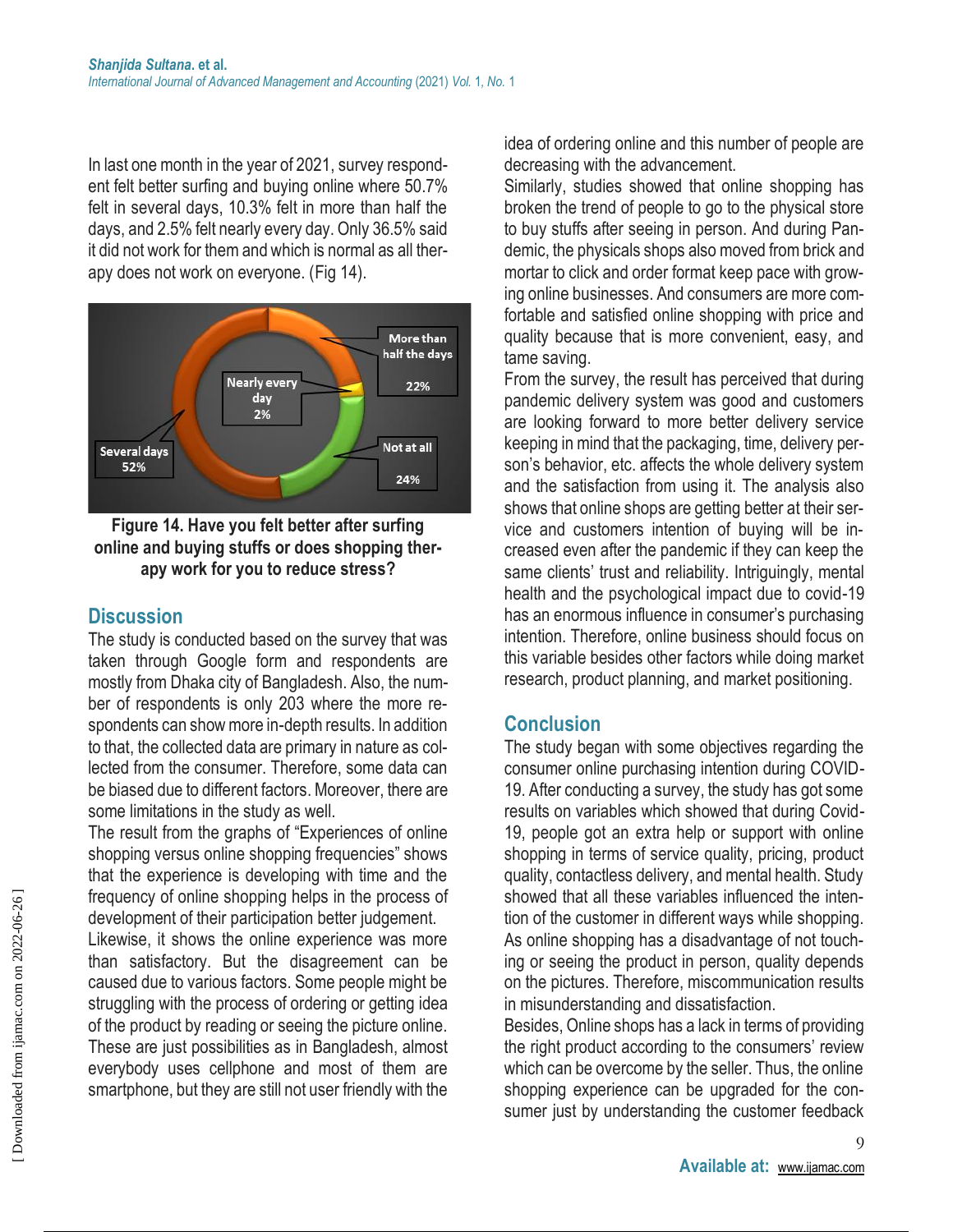and their satisfaction, intention, and attitude. Every business sector got an impact due to COVID-19 where online businesses have got a positive effect owing to the safety and security in health concerning factors, and considering other risk factor, ease of delivery, easy accessibility, less time consumption, more variety in one place, easy comparability, etc. Besides other factors, Mental health had a great impact on buyers as people were suffering due to lockdown situation. Hence, seller should focus on this part as well. Fundamentally, this research is a contribution towards the society as it is concerning the ICT industry connected to all kind of business sector who are affiliated with online business. In Bangladesh, Covid-19 has shaken everyone and so many people lost their jobs or has a loss in business. This might help them to find some solution to get more customer satisfaction leading consumers' intention of positive buying and business growth consequently. Academically, new researchers can work on this new concept of exploring different research areas which are affected by COVID-19 and get more results to solve different problems. Further study can be done reflecting new variables and adding more respondents to get more reliable study with time.

# **References**

- 1. Islam, T. (2020, October 6). Bangladesh's potential e-commerce industry. Retrieved from The Independent BD: https://m.theindependentbd.com/post/254295
- 2. Neger, M., & Uddin, B. (2020, March). Factors Affecting Consumers' Internet Shopping Behavior During the COVID-19 Pandemic: Evidence from Bangladesh. David Publishing, 19, 91.
- 3. Butu, A., Brumă, I. S., Tanasă, L., Rodino, S., Vasiliu, C. D., Dobos, S., et al. (2020). The Impact of COVID-19 Crisis upon the Consumer Buying Behavior of Fresh Vegetables Directly from Local Producers. Case Study: The Quarantined Area of Suceava County, Romania. International Journal of Environmental Research and Public Health, 1-3.
- 4. Singh, D. A., & Sailo, M. (2013). Consumer Behavior in Online Shopping: A Study of Aizawl. International Journal of Business & Management Research (IJBMR), 1
- 5. Hasan, A. (2020, August 23). The growth of e-commerce during the pandemic in Bangladesh. Retrieved May 22, 2021,

from NewageYouth: [https://www.newagebd.net/arti](https://www.newagebd.net/article/114200/the-growth-of-e-commerce-during-the-pandemic-in-bangladesh)[cle/114200/the-growth-of-e-commerce-during-the-pandemic](https://www.newagebd.net/article/114200/the-growth-of-e-commerce-during-the-pandemic-in-bangladesh)[in-bangladesh.](https://www.newagebd.net/article/114200/the-growth-of-e-commerce-during-the-pandemic-in-bangladesh)

- 6. Kotler, P., & Keller, K. L. (2016). Marketing Management. New Jersey: Pearson Prentice Hall.
- 7. Jakpar, S., & Johari, A. (2012, December). Examining the Product Quality Attributes That Influences Customer Satisfaction Most When the Price Was Discounted: A Case Study in Kuching Sarawak. International Journal of Business and Social Science, 3, 223.
- 8. Albari, & Safitri, I. (2018). The Influence of Product Price on Consumers'. Review of Integrative Business and Economics Research, 7(2), 330.
- 9. Al-Salamin, H., & Al-Hassan, E. (2016). The Impact of Pricing on Consumer Buying Behavior in Saudi Arabia: Al-Hassa Case Study. European Journal of Business and Management, 8, 63-64.
- 10. Juran, J. M., & Feo., J. A. (2010). uran's Quality Handbook: The Complete Guide to Performance Excellence. New York, Chicago, San Francisco, Lisbon, London, Madrid, Mexico City, Milan, New Delhi, San Juan, Seoul, Singapore, Sydney, Toronto: McGraw-Hill.
- 11. WHO: Department of Mental Health and Substance Dependence?(2003). Investing in Mental Health. Jeneva: Department of Mental Health and Substance Dependence.
- 12. Leighton, S., & Dogra, N. (2009). Defining mental health and mental illness.
- 13. Kursunluoglu, D. E. (2011). Customer Service Effects on Customer Satisfaction and Customer Loyalty: A Field Research in Shopping Centers in Izmir City - Turkey. International Journal of Business and Social Science, 2, 52.
- 14. Lewis, B. R., & Mitchell, V. W. (2017). Defining and Measuring the Quality of Customer Service. Emerald Insight, 11-17.
- 15. Kanovska, L. (2009). Customer Services and Their Role for Industrial Small and Medium Companies. Economics & Management, 414-415.
- 16. Jahanshahi, A. A., Gashti, M. A., Mirdamadi, S. A., Nawaser, K., & Khaksar, S. M. (2011). Study the Effects of Customer Service and Product Quality on Customer Satisfaction and Loyalty. International Journal of Humanities and Social Science , 254.
- 17. Ajzen.Icek. (1/1/2008). Consumer Attitude and Behaviour.
- 18. 18. Handoko, L. P. (2016). the effect of product quality and delivery service on online-customer satisfaction in zalora indonesia. jurnal emba, 4, 1191.
- 19. Wang, C., Mao, Z., O'Kane, J., & Wang, J. (2016). An exploration on e-retailers' home delivery – strategic elements and their prioritisation. emerald insight, 22, 2-3.